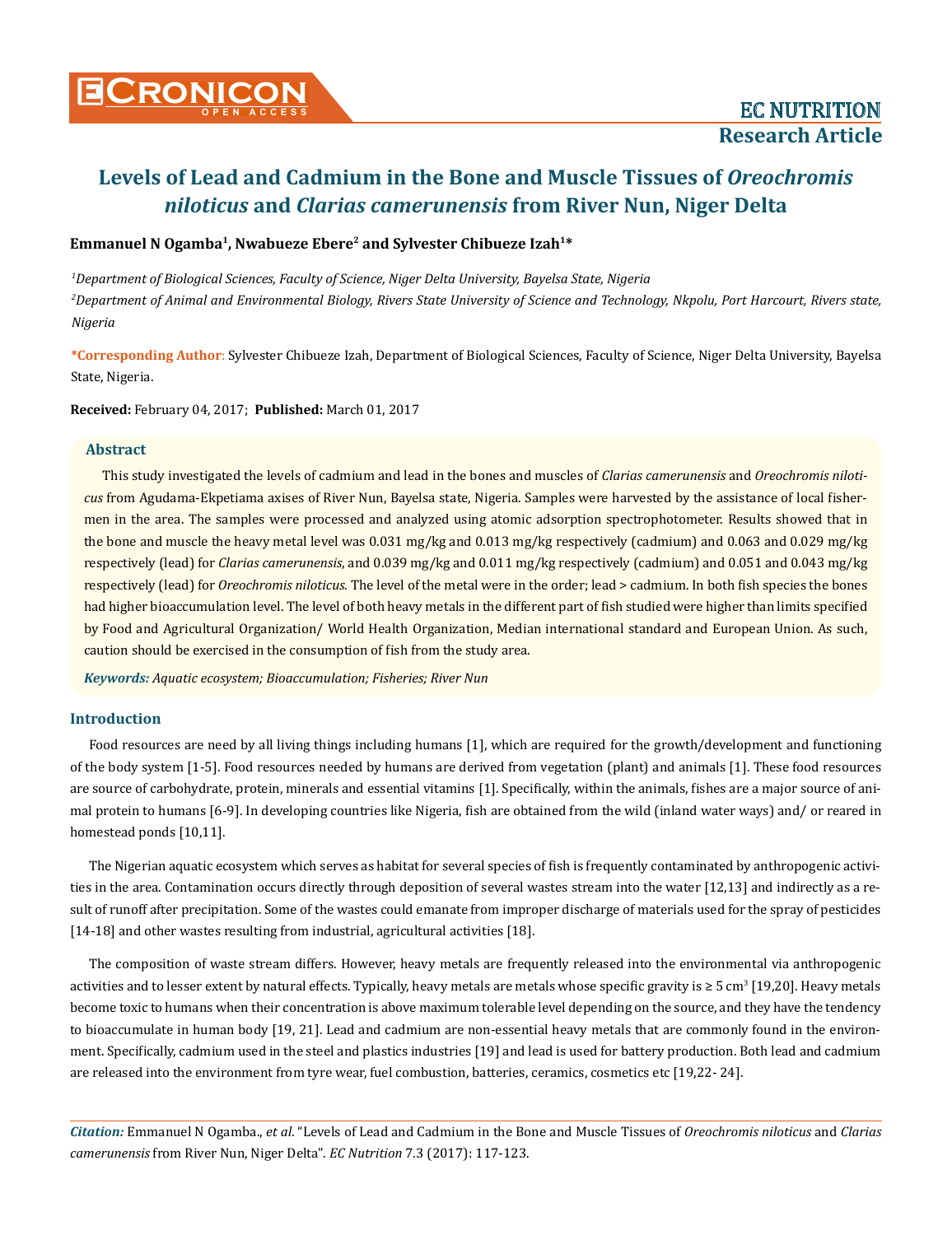118

Several diseases have been linked to acute and chronic toxicity in humans [19,25] including growth retardation, diarrhea, bone deformation, kidney damage, anemia, central nervous system disorder, hypertension, liver damage etc. (cadmium) [19, 26] and nervous systems disorders decreased mental ability, learning difficulties, reduced growth, blood anemia, severe stomachache, muscle weakness, and brain damage, premature birth in pregnant women [24,27], vomiting, loss of appetite, central nervous system defects, liver and kidney problems [19].

The Niger Delta region of Nigeria has several inland water bodies. The aquatic ecosystem contains several species of fish. Fish rearing from the wild is also a source of livelihood to several communities especially the ones aligning coastal region [10]. The region is also blessed with several water bodies including rivers, creek, creeklets, ponds, lakes etc [12,28,29]. Several human activities are also carried out in the water ways in the area including transportation, dredging, recreation (swimming), washing, fishing etc. During these activities, the fish composition, distribution, abundance and quality could be impacted. Since fish have the tendency to bioaccumulate toxicant, they can be contaminated by different toxicant found in the water aquatic ecosystem [30].

Therefore this study was designed to assess the level of cadmium and lead in two species fish (*Oreochromis niloticus* and *Clarias camerunensis*) at Agudama-Ekpetiama and Tombia town axises, Bayelsa state, Nigeria.

### **Materials and Methods**

#### **Study Area**

River nun is one of the major rivers in the Niger Delta with several tributaries. The Nun River passes through several communities in Bayelsa state. The study location (Tombia town and Agudama-Ekpetiama) section of River Nun is located in Yenagoa local government area of Bayelsa state. The section has several trees, grasses and shrubs. Some of the major economic trees in the area include *Irvingia*  species, Raphia and Oil palms. Dredging and fish are some of the major anthropogenic activities being carried out in the area during the study period. The climatic condition of the area is peculiar to other part of Bayelsa state as reported in river nun at Wilberforce island axises [12,13,31], Ikoli creek [32-34], Epie creek [35], Kolo creek [38,39].

#### **Sample collection, preparation and Analysis**

Three samples each of *Oreochromis niloticus* and *Clarias camerunensis* harvested by local fishermen at River nun at Agdama-Ekpetiama and Tombia town axises, Bayelsa state were purchased. The fish samples were transported to the laboratory in an ice box. The fish samples were washed using sterile water and thereafter they were dried in oven at 105°C for 6 hours [31,33]. The fish was dissected and the bones and muscles obtained. Thereafter the samples were ground using mortar and pestle [31,33]. The samples were hatched and cadmium and lead level in the bone and muscle of both fish (*Oreochromis niloticus* and *Clarias camerunensis*) were analyzed using Atomic Absorption Spectrophotometer (AAS).

#### **Statistical Analysis**

Mean data of the result was used to plot chart using Microsoft excel.

### **Results and Discussion**

The level of heavy metals (cadmium and lead) found in bone and muscle of *Clarias camerunensis* from river nun at Agudama-Ekpetiama axises is presented in Figure 1, while the concentration found in bone and muscle of *Oreochromis niloticus* found in the same river is presented in Figure 2. For *Clarias camerunensis*, the concentration of cadmium was apparently higher in the bone (0.031 mg/kg) compare to muscle (0.013 mg/kg) and the lead concentration was higher in bone (0.063 mg/kg) compare to muscle (0.029 mg/kg) (Figure 1). In the *Oreochromis niloticus*, the level of cadmium was apparently higher in the bone (0.039mg/kg) compare to muscle (0.011 mg/kg) and lead concentration was higher in bone (0.051 mg/kg) compare to muscle (0.043 mg/kg) (Figure 2). Within each of the fish, lead concentration was higher compared to cadmium for both bone and muscle. The variation of bioaccumulation in the tissue could be due to their biochemistry and functions [31,40].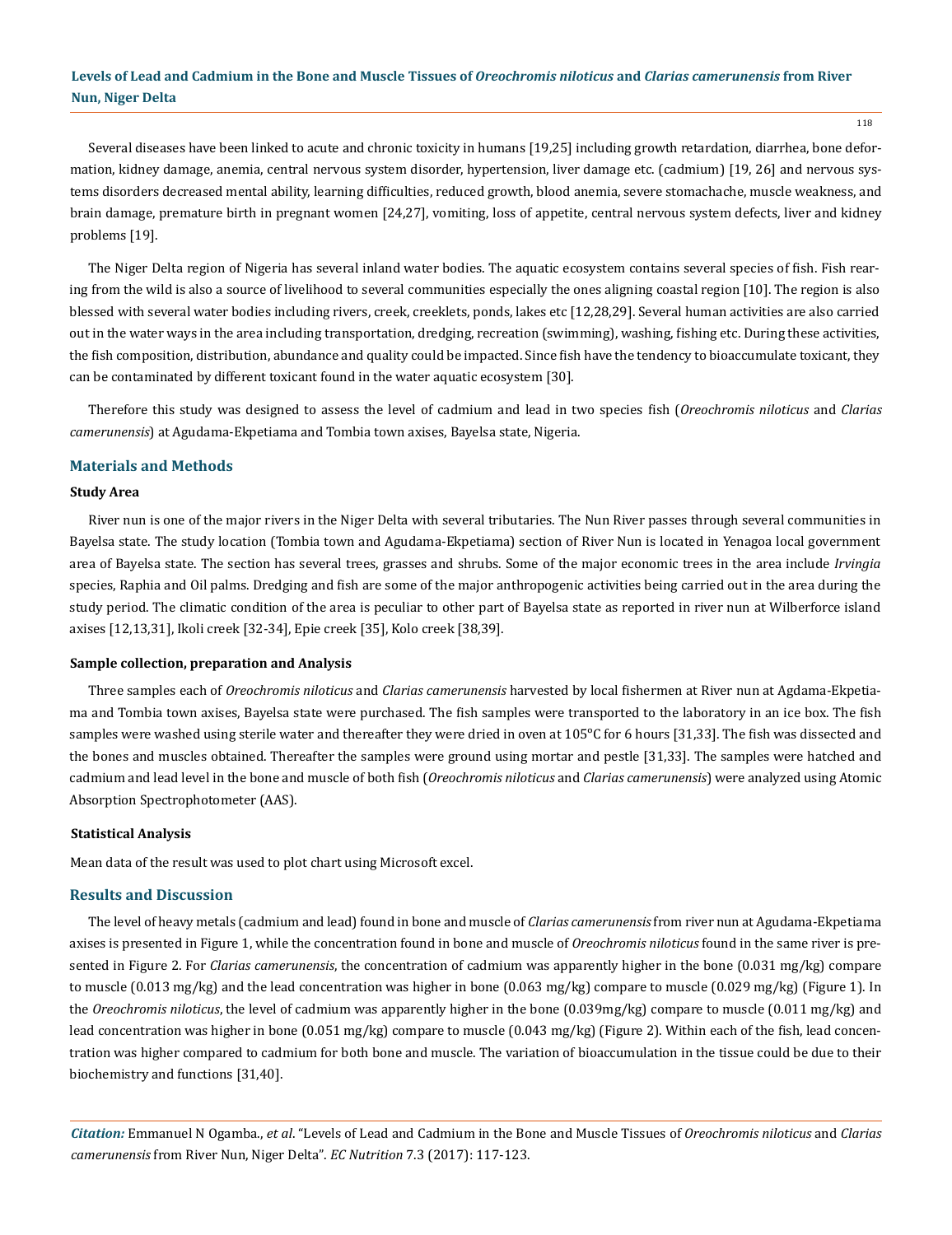

*Figure 1: Cadmium and lead concentration in Clarias camerunensis from River Nun at Agudama-Ekpetiama axises.*



*Figure 2: Cadmium and lead concentration in Oreochromis niloticus from River Nun at Agudama-Ekpetiama axises.*

The concentration of cadmium and lead were higher than the limit of 0.05  $\mu$ g/g and 0.2  $\mu$ g/g respectively specified by European Union [10,41-43], 0.3 µg/g and 2.0 µg/g respectively specified by Median international standard [10,42-44] and 0.5 µg/g and 0.5 µg/g respectively specified by Food and Agricultural Organization/ World Health Organization [10,45,46].

The concentration of heavy metals (cadmium and lead) found in this study had some similarity with the level detected in some fish species from surface water in Bayelsa state. For instance, Ogamba., *et al.* [33] reported concentration of 0.028 mg/kg and 0.018 mg/kg in bone and muscles respectively (cadmium), 0.625 mg/kg and 0.218 mg/kg in bones and muscles respectively (lead) (for *Clarias camerunensis*) and 0.044 mg/kg and 0.016 mg/kg in bone and muscles respectively (cadmium), 0.525 mg/kg and 0.486 mg/kg in bone and muscles respectively (lead) (for *Oreochromis niloticus*) from Ikoli Creek, Bayelsa state. Ogamba., et al. [31] reported heavy metals level in gill and liver of *Clarias s gariepinus* from River Nun at Amassoma axises as 0.071 mg/kg and 0.045 mg/kg respectively (for cadmium) and 0.023 mg/kg and 0.049 mg/kg respectively (for lead). Ogamba., *et al.* [6] reported concentration of cadmium and lead in some fish from River Nun at Amassoma axises in the range of 0.014 - 0.015mg/kg and 0.005 - 0.007 mg/kg respectively for muscle and 0.017 - 0.020 mg/kg and 0.015 - 0.019 mg/kg respectively for bones (*Synodontis clarias*), 0.015 - 0.016 mg/kg and 0.005 - 0.007 mg/kg respectively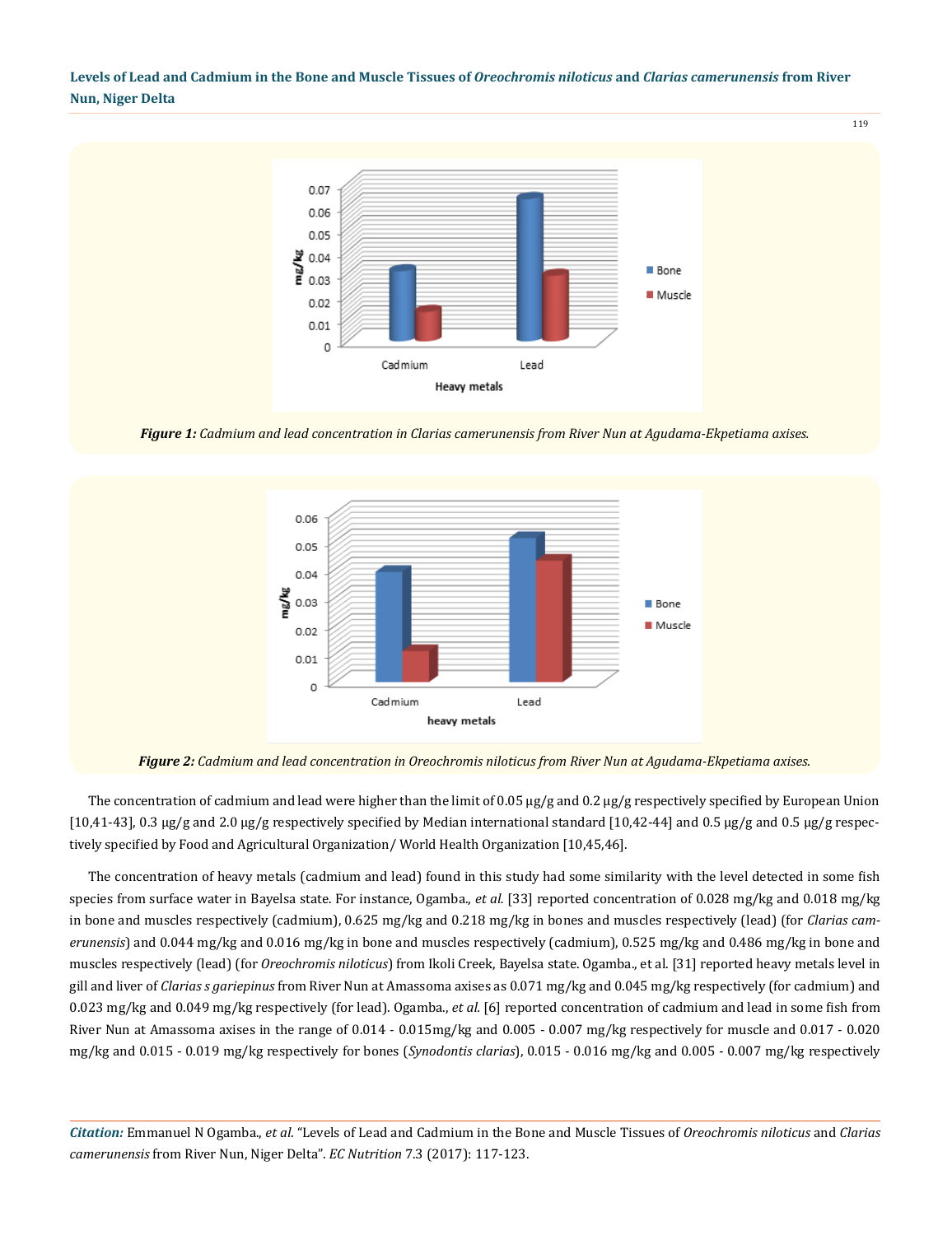120

in the muscles and 0.024 - 0.030mg/kg and 0.024 - 0.028 mg/kg respectively in the bones (*Citharinus citharus*). The slight variation in bioaccumulation in this study with previous studies could be associated to differences in age of the fish, lipid content and feeding habits [10,31,33,40,47]. Also, tissue/organ, age, size of the fish, exposure period, mechanisms of uptake, intrinsic factors could be a major bioaccumulation determinants in fisheries [10,31,33,40,48]. Typically, the bioavailability, intrinsic fish processes and trophic structure of the ecosystem as well as differences in threshold values of each metal is a function of homeostasis in fisheries [10,47].

### **Conclusion**

This study assessed the level of lead and cadmium in the bones and muscle of *Oreochromis niloticus* and *Clarias camerunensis* from River Nun, Niger Delta Nigeria. The study found cadmium and lead concentration in bones and muscles above the maximum allowable limit specified by Food and Agricultural Organization/ World Health Organization, Median international standard and European Union. As such individuals that consumed fishes from the river under study should exercise caution. Also, activities leading to increased heavy metal in the surface water should be regulated by appropriate agencies.

### **Bibliography**

- 1. Izah SC., *et al*[. "A review of the quality assessment of zobo drink consumed in Nigeria".](https://www.researchgate.net/publication/298807704_A_REVIEW_OF_THE_QUALITY_ASSESSMENT_OF_ZOBO_DRINK_CONSUMED_IN_NIGERIA) *ASIO Journal of Microbiology, Food Science and [Biotechnology Innovations](https://www.researchgate.net/publication/298807704_A_REVIEW_OF_THE_QUALITY_ASSESSMENT_OF_ZOBO_DRINK_CONSUMED_IN_NIGERIA)* 1.1 (2015): 34-44.
- 2. Izah SC., *et al*[. "Microbial quality of polythene packaged sliced fruits sold in major markets of Yenagoa Metropolis, Nigeria".](https://www.researchgate.net/publication/284958711_Microbial_quality_of_polythene_packaged_sliced_fruits_sold_in_major_markets_of_Yenagoa_Metropolis_Nigeria) *Point [Journal of Botany and Microbiology Research](https://www.researchgate.net/publication/284958711_Microbial_quality_of_polythene_packaged_sliced_fruits_sold_in_major_markets_of_Yenagoa_Metropolis_Nigeria)* 1.3 (2015): 30-36.
- 3. Izah SC., *et al*[. "Bacteriological Quality Assessment of MalusdomesticaBorkh and CucumissativusL. in Yenagoa Metropolis, Bayelsa](http://measpublishing.co.uk/journals/bjar/Papers/Press/BJAR2411274.pdf)  state, Nigeria". *[British Journal of Applied Research](http://measpublishing.co.uk/journals/bjar/Papers/Press/BJAR2411274.pdf)* 01.02 (2016): 05-07.
- 4. Izah SC., *et al*[. "A review of heavy metal concentration and potential health implications in beverages consumed in Nigeria".](http://www.mdpi.com/2305-6304/5/1/1/pdf) *Toxics* 5.1 [\(2017\): 1-15.](http://www.mdpi.com/2305-6304/5/1/1/pdf)
- 5. Kigigha LT., *et al*[. "Bacteriological Quality Assessment of Meat Pie Sold in Yenagoa Metropolis, Nigeria".](https://ecronicon.com/ecnu/pdf/ECNU-06-0000211.pdf) *EC Nutrition* 6.6 (2017): 189- [195.](https://ecronicon.com/ecnu/pdf/ECNU-06-0000211.pdf)
- 6. Ogamba EN., *et al*[. "Bioconcentration of Mercury, Lead and Cadmium in the bones and muscles of Citharinus citharus and Synodontis](http://asdpub.com/index.php/rjpt/article/view/171) [clarias from the Amassoma Axis of River Nun, Niger Delta, Nigeria".](http://asdpub.com/index.php/rjpt/article/view/171) *Research Journal of Pharmacology and Toxicology* 1.1 (2015): 21- [23.](http://asdpub.com/index.php/rjpt/article/view/171)
- 7. Ineyougha ER., *et al*[. "Assessment of Microbial Quality of Smoked Trachurustrachurussold in some Markets of Three South-South](http://www.bluepenjournals.org/ijfr/pdf/2015/June/Ineyougha_et_al.pdf)  States of Nigeria". *[International Journal of Food Research](http://www.bluepenjournals.org/ijfr/pdf/2015/June/Ineyougha_et_al.pdf)* 2 (2015): 16-23.
- 8. Ogamba EN., *et al*[. "Effects of dimethyl 2, 2-dichlorovinyl phosphate on the sodium, potassium and calcium content in the kidney and](http://asdpub.com/index.php/rjpt/article/view/212)  liver of Clarias gariepinus". *[Research Journal of Pharmacology and Toxicology](http://asdpub.com/index.php/rjpt/article/view/212)* 1.1 (2015): 27-30.
- 9. [Izah SC and Angaye TCN. "Ecological perception of fish farmers in Yenagoa Metropolis, Nigeria".](http://asdpub.com/index.php/basr/article/view/131/22) *Bulletin of Advanced Scientific Research* [1.1 \(2015\): 26-28.](http://asdpub.com/index.php/basr/article/view/131/22)
- 10. [Izah SC and Angaye TCN. "Heavy metal concentration in fishes from surface water in Nigeria: Potential sources of pollutants and](http://www.skyjournals.org/sjbr/pdf/2016pdf/Sept/Izah%20and%20Angaye%20pdf.pdf)  mitigation measures". *[Sky Journal of Biochemistry Research](http://www.skyjournals.org/sjbr/pdf/2016pdf/Sept/Izah%20and%20Angaye%20pdf.pdf)* 5.4 (2016): 31-47.
- 11. Angaye TCN., *et al*[. "Assessment of untreated groundwater against some common fresh water Fish in Bayelsa State, Nigeria".](http://www.pjournals.org/PJABR/018h.pdf) *Point [Journal of Agriculture and Biotechnology Research](http://www.pjournals.org/PJABR/018h.pdf)* 1.2 (2015): 70-76.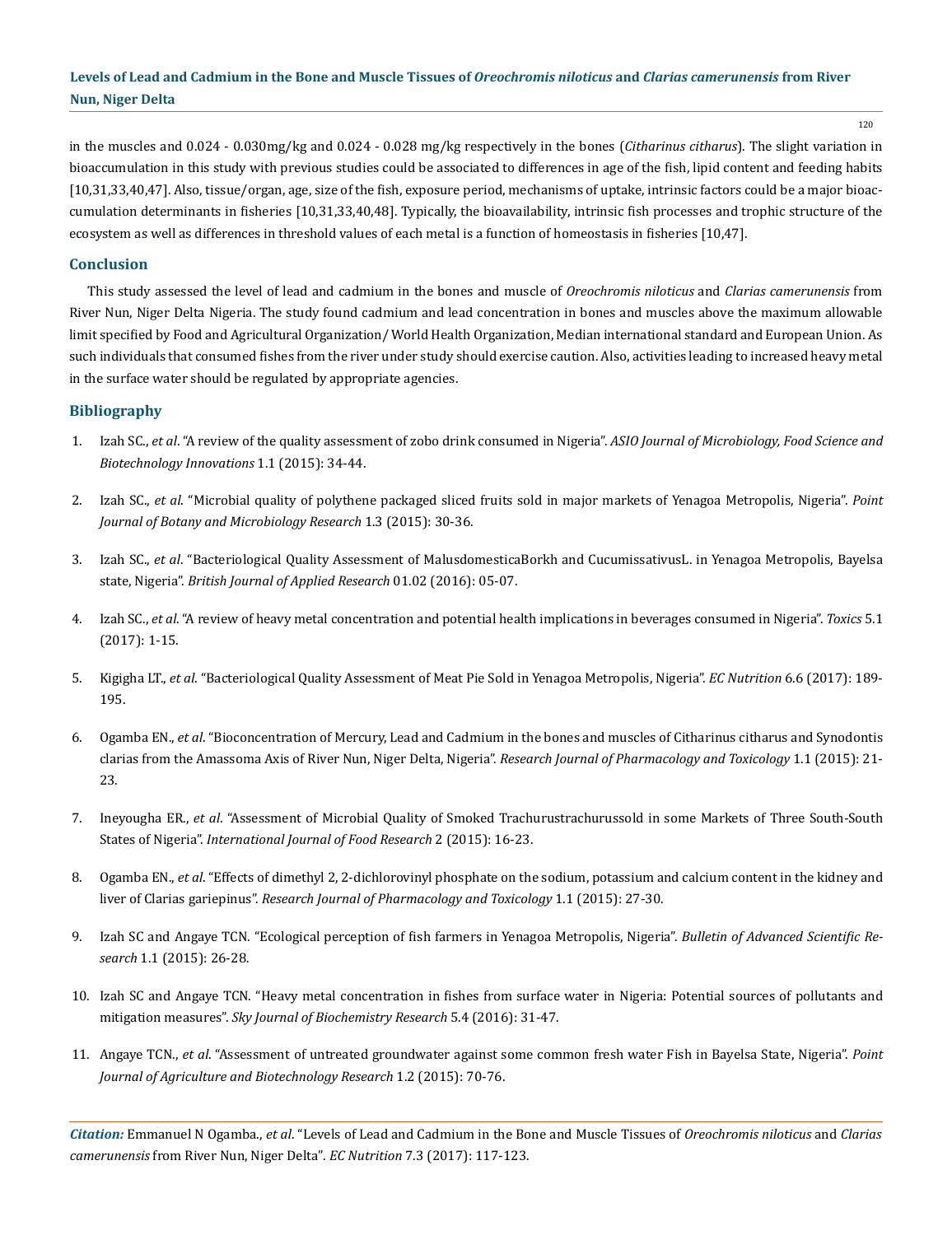- 12. Agedah EC., *et al*[. "Enumeration of total heterotrophic bacteria and some physico-chemical characteristics of surface water used for](http://jett.dormaj.com/docs/Volume3/Issue%201/Enumeration%20of%20Total%20Heterotrophic%20Bacteria%20and%20Some%20Physico-Chemical%20Characteristics%20of%20Surface%20Water%20Used%20for%20Drinking%20Sources%20in%20Wilberforce%20Island,%20Nigeria.pdf)  drinking sources in Wilberforce Island, Nigeria". *[Journal of Environmental Treatment Techniques](http://jett.dormaj.com/docs/Volume3/Issue%201/Enumeration%20of%20Total%20Heterotrophic%20Bacteria%20and%20Some%20Physico-Chemical%20Characteristics%20of%20Surface%20Water%20Used%20for%20Drinking%20Sources%20in%20Wilberforce%20Island,%20Nigeria.pdf)* 3.1 (2015): 28-34.
- 13. Ogamba EN., *et al*[. "Water quality and proximate analysis of Eichhorniacrassipes from River Nun, Amassoma Axis, Nigeria".](http://asdpub.com/index.php/rjp/article/view/151) *Research [Journal of Phytomedicine](http://asdpub.com/index.php/rjp/article/view/151)* 1.1 (2015): 43-48.
- 14. Inyang IR., *et al*[. "Effect of glyphosate on some enzymes and electrolytes in Heterobranchusbidosalis \(a common African catfish\)".](http://biotechnologicalresearch.com/index.php/BR/article/download/28/27)  *[Biotechnological Research](http://biotechnologicalresearch.com/index.php/BR/article/download/28/27)* 2.4 (2016): 161-165.
- 15. Inyang IR., *et al*[. "Effect of dimethoate on lactate dehydrogenase, creatinine kinase and amylase in Clarias lazera".](http://biotechnologicalresearch.com/index.php/BR/article/view/27) *Biotechnological Research* [2.4 \(2016\): 155-160.](http://biotechnologicalresearch.com/index.php/BR/article/view/27)
- 16. Inyang IR., *et al*[. "Effects of Lambda cyhalothrin on some electrolytes and metabolites in organs of Parpohiocephalus obscurus".](http://biotechnologicalresearch.com/index.php/BR/article/download/49/47) *Bio[technological Research](http://biotechnologicalresearch.com/index.php/BR/article/download/49/47)* 3.1 (2017): 6-10.
- 17. Inyang IR., *et al*[. "Effects of Lambda cyhalothrin in protein and Albumin content in the kidney and liver of Parpohiocephalus obscu](https://www.ecronicon.com/ecpt/pdf/ECPT-02-000024.pdf)rus". *[EC Pharmacology and Toxicology](https://www.ecronicon.com/ecpt/pdf/ECPT-02-000024.pdf)* 2.3 (2016): 148-153.
- 18. Izah SC., *et al*[. "Environmental Impacts of Oil palm processing in Nigeria". Biotechnological Research 2.3 \(2016\): 132-141](http://biotechnologicalresearch.com/index.php/BR/article/download/39/38).
- 19. Izah SC., *et al*[. "A Review on Heavy Metal Concentration in Potable Water Sources in Nigeria: Human Health Effects and Mitigating](http://link.springer.com/article/10.1007/s12403-016-0195-9)  Measures". *[Exposure and Health](http://link.springer.com/article/10.1007/s12403-016-0195-9)* 8.2 (2016): 285-304.
- 20. Idris MA., *et al*[. "Pharmaceutical industrial effluent: heavy metal contamination of surface water in Minna, Niger State, Nigeria".](http://www.bepls.com/feb_2013/7.pdf) *Bul[letin of Environment, Pharmacology and Life Sciences](http://www.bepls.com/feb_2013/7.pdf)* 2.3 (2013): 40-44.
- 21. Elinge CM., *et al*[. "Assessment of heavy metals concentrations in bore-hole waters in Aliero community of Kebbi State".](http://www.imedpub.com/articles/assessment-of-heavy-metals-concentrations-in-borehole-waters-in-aliero-community-of-kebbi-state.pdf) *Advances in [Applied Science Research](http://www.imedpub.com/articles/assessment-of-heavy-metals-concentrations-in-borehole-waters-in-aliero-community-of-kebbi-state.pdf)* 2.4 (2011): 279-282.
- 22. David TW., *et al*[. "Investigation of heavy metals in drinking water \(sachet and bottled\) in ago-Iwoye and environs, Ijebu North lga,](http://www.scholarly-journals.com/sjb/archive/2013/jan/pdf/David%20et%20al.pdf)  Ogun state, Nigeria". *[Scholarly Journal of Biotechnology](http://www.scholarly-journals.com/sjb/archive/2013/jan/pdf/David%20et%20al.pdf)* 2.1 (2013): 1-6.
- 23. Omotoriogun TC., *et al*[. "The Physicochemical characteristics of Ibiekuma River Ekpoma, Nigeria".](http://www.nepjol.info/index.php/JOWE/article/view/5242) *Journal of Wetlands Ecology* 6 [\(2012\): 01-06.](http://www.nepjol.info/index.php/JOWE/article/view/5242)
- 24. Muhammad I., *et al*. "Determination of some heavy metals in wastewater and sediment of artisanal gold local mining site of Abare Area in Nigeria". *Journal of Environmental Treatment Techniques* 1.3 (2014): 174-182.
- 25. Azizullah A., *et al*[. "Water pollution in Pakistan and its impact on public health A review".](https://www.ncbi.nlm.nih.gov/pubmed/21087795) *Environment International* 37.2 (2011): [479-497.](https://www.ncbi.nlm.nih.gov/pubmed/21087795)
- 26. Dabai MU., *et al*[. "Evaluation of some trace metal levels in the water, fish and aquatic plant in River Sokoto, North-western Nigeria".](http://ajouronline.com/index.php/AJAS/article/view/601)  *[Asian Journal of Applied Sciences](http://ajouronline.com/index.php/AJAS/article/view/601)* 1.5 (2013): 195-199.
- 27. [Naseem R and Tahir SS. "Removal of Pb \(II\) from aqueous solution by using bentonite as an adsorbent".](https://www.ncbi.nlm.nih.gov/pubmed/12230182) *Water Research* 35.16 (2001): [3982-3986.](https://www.ncbi.nlm.nih.gov/pubmed/12230182)
- 28. [Izah SC and Srivastav AL. "Level of arsenic in potable water sources in Nigeria and their potential health impacts: A review".](http://jett.dormaj.com/docs/Volume3/Issue%201/html/Level%20of%20arsenic%20in%20potable%20water%20sources%20in%20Nigeria%20and%20their%20potential%20health%20impacts%20A%20review.htm) *Journal [of Environmental Treatment Techniques](http://jett.dormaj.com/docs/Volume3/Issue%201/html/Level%20of%20arsenic%20in%20potable%20water%20sources%20in%20Nigeria%20and%20their%20potential%20health%20impacts%20A%20review.htm)* 3.1 (2015): 15-24.

*Citation:* Emmanuel N Ogamba., *et al*. "Levels of Lead and Cadmium in the Bone and Muscle Tissues of *Oreochromis niloticus* and *Clarias camerunensis* from River Nun, Niger Delta". *EC Nutrition* 7.3 (2017): 117-123.

121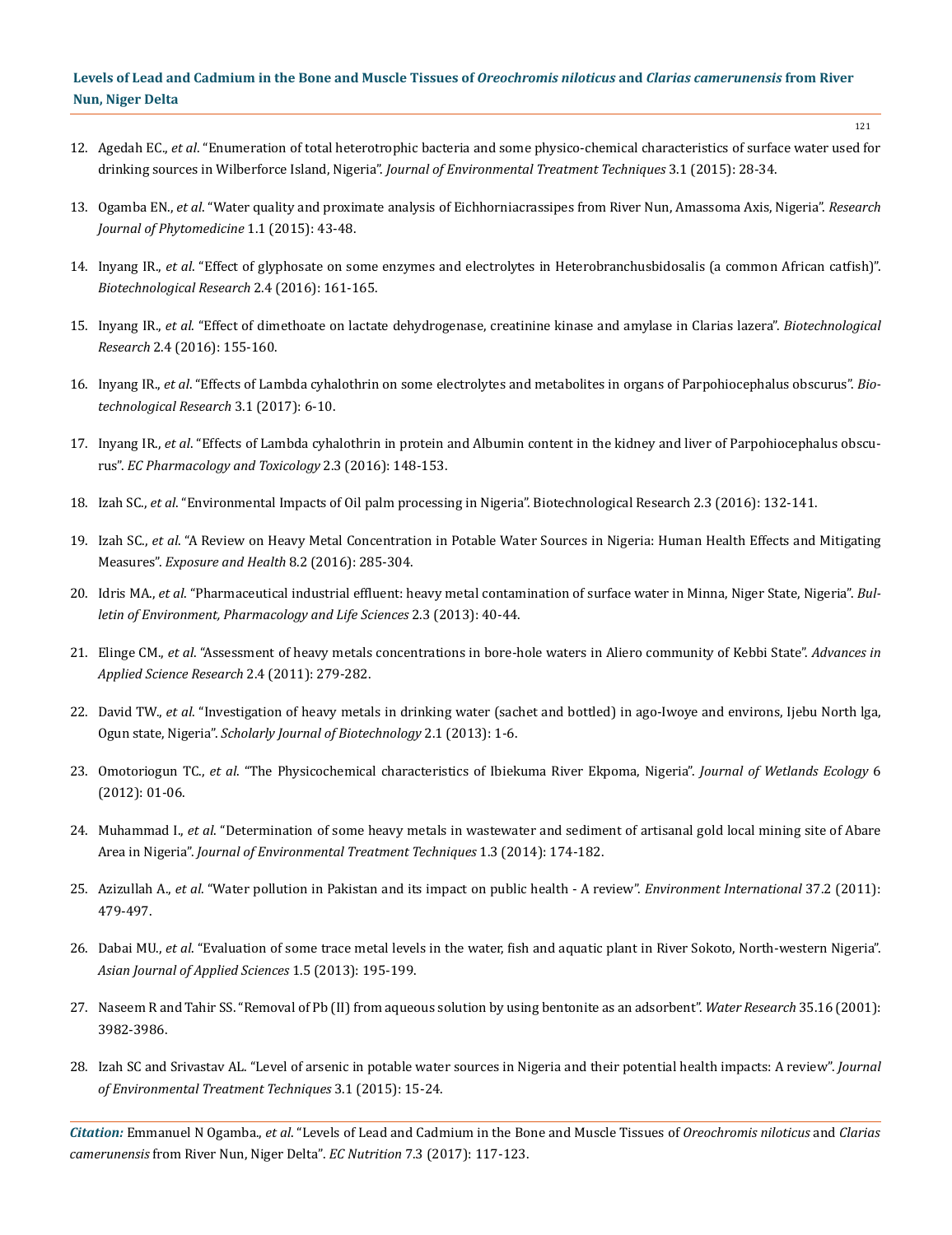- 29. [Izah SC and Ineyougha ER. "A review of the microbial quality of potable water sources in Nigeria".](http://asdpub.com/index.php/jabbr/article/view/144) *Journal of Advances in Biological [and Basic Research](http://asdpub.com/index.php/jabbr/article/view/144)* 1.1 (2015): 12-19.
- 30. Seiyaboh EI., *et al*[. "Length-Weight Relationship and Condition Factor of Five Fish Species from River Brass, Niger Delta".](http://biotechnologicalresearch.com/index.php/BR/article/download/46/44) *Biotechnological Research* [2.4 \(2016\):187-192.](http://biotechnologicalresearch.com/index.php/BR/article/download/46/44)
- 31. Ogamba EN., *et al*[. "Bioaccumulation of heavy metals in the gill and liver of a common Niger Delta wetland fish, Clarias garepinus".](http://measpublishing.co.uk/journals/bjar/Papers/Press/BJAR2810259.pdf) *[British Journal of Applied Research](http://measpublishing.co.uk/journals/bjar/Papers/Press/BJAR2810259.pdf)* 1.1 (2016): 17-20.
- 32. Ogamba EN., *et al*[. "Water quality and levels of lead and mercury in Eichhorniacrassipes from a tidal creek receiving abattoir effluent,](http://www.academia.edu/26124072/WATER_QUALITY_AND_LEVELS_OF_LEAD_AND_MERCURY_IN_Eichhornia_crassipes_FROM_A_TIDAL_CREEK_RECEIVING_ABATTOIR_EFFLUENT_IN_THE_NIGER_DELTA_NIGERIA_-_Emmanuel_N._Ogamba_Sylvester_Chibueze_Izah_and_Benjamin_Pinamobowei_Toikumo) in the Niger Delta, Nigeria". *[Continental Journal of Environmental Science](http://www.academia.edu/26124072/WATER_QUALITY_AND_LEVELS_OF_LEAD_AND_MERCURY_IN_Eichhornia_crassipes_FROM_A_TIDAL_CREEK_RECEIVING_ABATTOIR_EFFLUENT_IN_THE_NIGER_DELTA_NIGERIA_-_Emmanuel_N._Ogamba_Sylvester_Chibueze_Izah_and_Benjamin_Pinamobowei_Toikumo)* 9.1 (2015): 13-25.
- 33. Ogamba EN., *et al*[. "Bioaccumulation of Chromium, Lead and Cadmium in the bones and tissues of Oreochromisniloticus and Clarias](http://learnconnect24.com/assets/uploads/libraries/Bioaccumulation_of_Chromium,_Lead_and_Cadmium_in_the_bones_and_tissues_of_Oreochromis_niloticus_and_Clarias_camerunensis_from_Ikoli_creek,_Niger_Delta,_Nigeria.pdf) [s camerunensis from Ikoli creek, Niger Delta, Nigeria".](http://learnconnect24.com/assets/uploads/libraries/Bioaccumulation_of_Chromium,_Lead_and_Cadmium_in_the_bones_and_tissues_of_Oreochromis_niloticus_and_Clarias_camerunensis_from_Ikoli_creek,_Niger_Delta,_Nigeria.pdf) *Advanced Science Journal of Zoology* 1.1 (2016): 13-16.
- 34. Seiyaboh EI., *et al*[. "Seasonal Variation of Physico-Chemical Quality of Sediment from Ikoli Creek, Niger Delta".](http://seahipaj.org/journals-ci/dec-2016/IJIESR/full/IJIESR-D-4-2016.pdf) *International Journal [of Innovative Environmental Studies Research](http://seahipaj.org/journals-ci/dec-2016/IJIESR/full/IJIESR-D-4-2016.pdf)* 4.4 (2016): 29-34.
- 35. Seiyaboh EI., *et al*[. "Spatial Variation in Physico-chemical Characteristics of Sediment from Epie Creek, Bayelsa State, Nigeria".](http://gjournals.org/GJEMPS/Publication/2016/December/HTML/121616214%20Seiyaboh%20et%20al.htm) *Green[er Journal of Environment Management and Public Safety](http://gjournals.org/GJEMPS/Publication/2016/December/HTML/121616214%20Seiyaboh%20et%20al.htm)* 5.5 (2016): 100-105.
- 36. Seiyaboh EI., *et al*[. "Physico-chemical Characteristics of Sediment from Sagbama Creek, Nigeria".](http://biotechnologicalresearch.com/index.php/BR/article/download/53/51) *Biotechnological Research* 3.1 [\(2017\): 25-28.](http://biotechnologicalresearch.com/index.php/BR/article/download/53/51)
- 37. Seiyaboh EI., *et al*[. "Assessment of Water quality from Sagbama Creek, Niger Delta, Nigeria".](http://biotechnologicalresearch.com/index.php/BR/article/download/52/50) *Biotechnological Research* 3.1 (2017): [20-24.](http://biotechnologicalresearch.com/index.php/BR/article/download/52/50)
- 38. Ogamba EN., *et al*. "Water quality, phytochemistry and proximate constituents of Eichhorniacrassipes from Kolo creek, Niger Delta, Nigeria". *International Journal of Applied Research and Technology* 4.9 (2015): 77-84.
- 39. Seiyaboh EI., *et al*[. "Seasonal Variation in Length-Weight Relationship and Condition Factor of Five Fish Species from Kolo Creek,](http://gjournals.org/GJAS/archive/dec-2016-vol-611/seiyaboh-et-al.html) Niger Delta". *[Greener Journal of Agricultural Sciences](http://gjournals.org/GJAS/archive/dec-2016-vol-611/seiyaboh-et-al.html)* 6.11 (2016): 342-348.
- 40. Aghoghovwia OA., *et al*[. "Bioaccumulation of Heavy metals in different tissues of some commercially important fish species from](http://biotechnologicalresearch.com/index.php/BR/article/download/20/19) [Warri River, Niger Delta, Nigeria".](http://biotechnologicalresearch.com/index.php/BR/article/download/20/19) *Biotechnological Research* 2.1 (2016): 25-32.
- 41. EU. "The Commission of the European Communities, Commission regulation, (EC) No. 22112002 amending regulation (EC) No. 466/2001 setting maximum levels For certain contaminants in food stuff in order to protect public health". Official Journal of the European Communities 7.2.2002,L37/5-L37/6 (2002).
- 42. Senarathne P., *et al*[. "Heavy metal levels in food fish, Etroplussuratensis inhabiting Bolgoda Lake, Sri Lanka".](http://dr.lib.sjp.ac.lk/bitstream/123456789/1053/1/Heavy%20metal%20levels%20in%20food%20fish.pdf) *Vidyodaya Journal of Science* [13 \(2006\): 115-126.](http://dr.lib.sjp.ac.lk/bitstream/123456789/1053/1/Heavy%20metal%20levels%20in%20food%20fish.pdf)
- 43. [Senarathne P and Pathiratne KAS. "Accumulation of heavy metals in food fish, Mystusgulio inhabiting Bologoda Lake, Sri Lanka".](http://repository.kln.ac.lk/xmlui/bitstream/handle/123456789/8920/2007-1.pdf;sequence=1) *Sri [Lanka Journal of Aquatic Science](http://repository.kln.ac.lk/xmlui/bitstream/handle/123456789/8920/2007-1.pdf;sequence=1)* 12 (2007): 61-75.

*Citation:* Emmanuel N Ogamba., *et al*. "Levels of Lead and Cadmium in the Bone and Muscle Tissues of *Oreochromis niloticus* and *Clarias camerunensis* from River Nun, Niger Delta". *EC Nutrition* 7.3 (2017): 117-123.

122